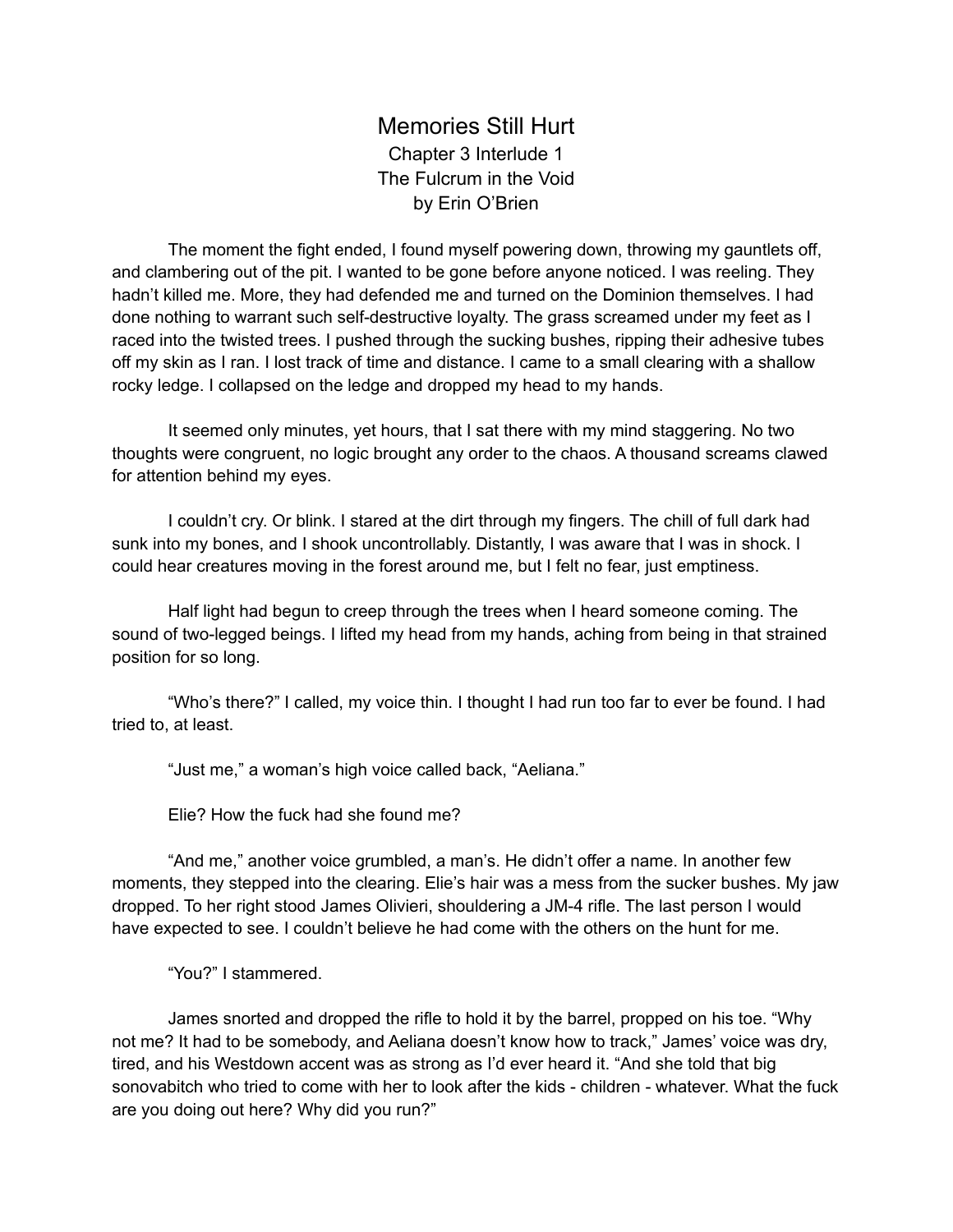I shrunk away from his interrogating glare.

"Calm, friend James," Elie said soothingly. "Aki, what is wrong?" She came close and sat beside me on the ledge. James didn't budge from the edge of the clearing. I glanced at him again. He scowled and shrugged as if to say, "Answer her, idiot."

"Elie, I can't face them," I felt embarrassed to speak in front of James. He and I went way back, and not all of that history was rosy.

"Why not?" Elie searched my eyes, her strangely crystalline irises shimmering.

"There's too much - too much has happened." I dropped my head back to my hands.

"I'll say," James said and stepped closer. He clapped a hand on my shoulder. He squeezed painfully hard. I could feel my sharp bones under his fingers. "Listen, I'm personally invested in you being OK. And not for my sake. You're not right - you're not *you*. I've *never* seen you scared. What happened to that famous "Hero boy" confidence?" He referenced my high school nickname, a play on my first name and personality at the same time. He continued, "Burst the boil here, or back there, but you're going back with us if I have to drag you." I almost wanted to laugh. For the first time in our lives, I was so weak that James probably could physically force me back through the forest.

"Aki," Elie said again, "Tell us why you ran."

"It's too much to tell, Elie," I sighed. "It started almost twenty e-years ago."

"Then can you show me?" She asked.

"Nani?" James and I said in unison. The Old Earth word was the only suitable expression for my surprise.

"Show me. Look at me," she said. She cupped my cheeks in both hands. She stared intently into my eyes. "Show me what you want me to know. This will be easier. This is what we do in the Valley when words are not enough. Show me. Think of what you want me to know." I watched her pupils slowly dilate. Then her irises began to shift and spike out like old clockwork gears. I felt a drifting sensation, then her eyes were all I saw, expanding into infinity. A sensation inside my head, like a balloon expanding to fill my skull, then growing beyond. "Show me," her voice echoed through my head.

*Blackness, then the feeling of infinite expansion until it becomes so huge it arrives back at zero.*

He stood in the doorway of the classroom. He was dressed in very fine clothing, with a double collar only seen in the High Families. Some of the kids snickered at him. He hugged his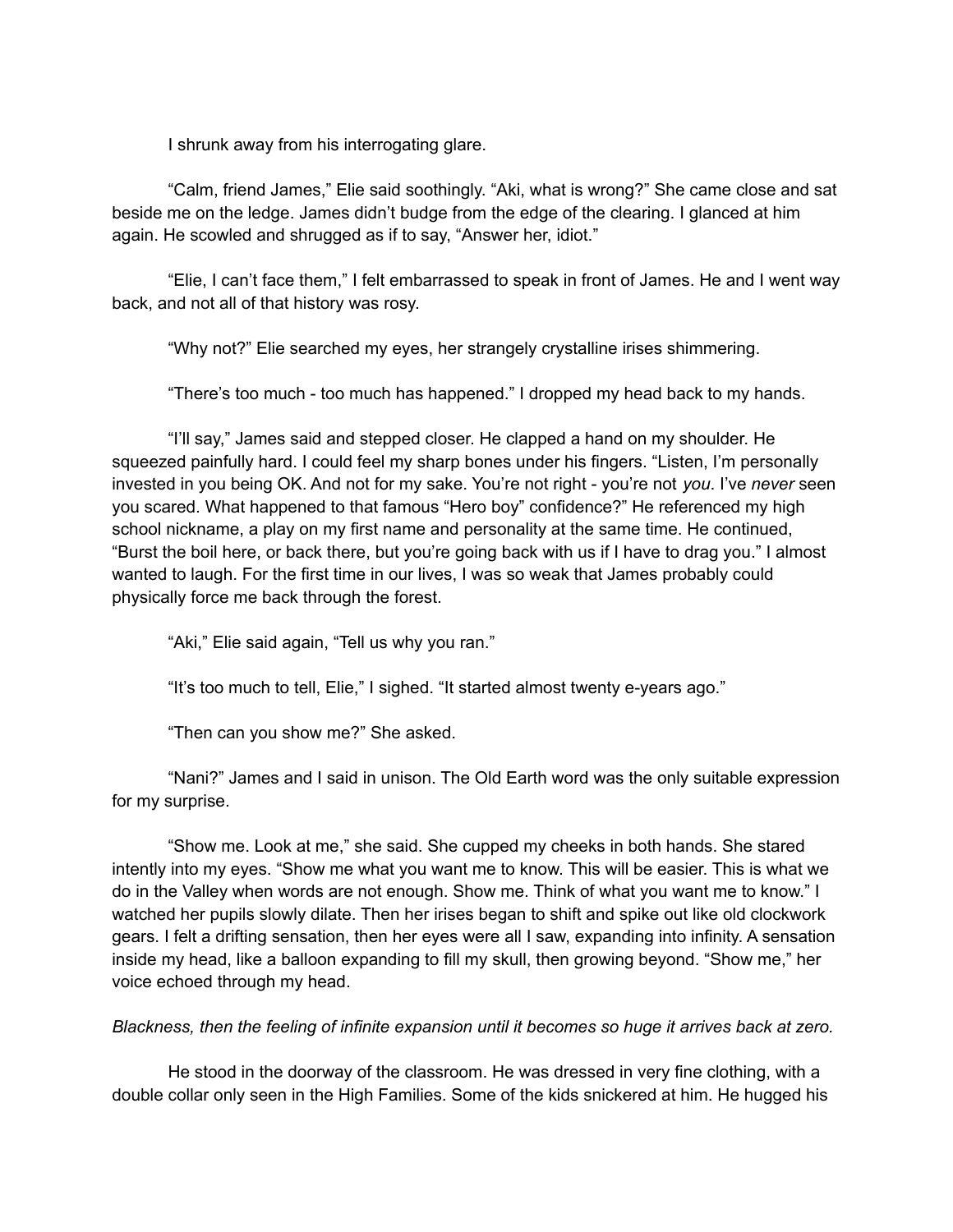tablet to his chest. He seemed to take a deep breath, then he stepped into the classroom. He walked toward the back. Toward me. His chin was high, his eyes defiant. I sat in the back row, the seat closest to the windows. He paused at the desk next to me, and glanced at me. Our eyes met. I sensed wrongness behind his defiance. His huge brown eyes hid something much deeper than trepidation of the first day of school. Regardless, I smiled and stuck out my hand. I knew that once I introduced myself, I would make a friend.

"I'm Hiroaki," I said, and looked up into his eyes. "Are you new?"

"Liam. Yes, I just … moved here," his voice was so quiet. He took my hand. His grip was stronger than his voice.

"I'm new too," I sighed. "We just got sent here. My dad was a pilot." I added, "Someday, I will be, too."

"I -" he stammered, "I don't know what I'll be, now." He looked down at the top of the tablet desk. We were silent for a moment. It seemed he was waiting for my input.

"So be a pilot with me!" I grinned. I reached over and rested a hand Liam's arm. "Since we're both new, we should stick together."

"I -" His brows knit. He seemed to struggle with something in his mind. "OK," he agreed. My grin somehow grew even bigger. I was only seven, but I could feel my life shifting to make room for him.

*Blackness then expansion larger than comprehension, beyond the scope of my skull and consciousness until it surpasses infinity and comes back around to zero.*

Kiva and I sat in the KC High #4 courtyard at lunch. He wanted to be known as Kiva, now, and it was very hard not to think of him as Liam. We were fourteen. As usual, it was just us. Kiva was not very well liked, due to his own actions. And his family. I had friends outside of him, but I would always choose to sit with him no matter how they tried to take me from him. He was my best friend and always would be.

"What happened? Why won't you tell me the truth?" I glared at him, but he only stared at the tabletop.

"I told you, it's just some dumb shit, I got in too many fights, stuff like that. They don't want to deal with Uncle Rad's death and a troublemaker at the same time."

"So they're sending you to a boarding house?" I pulled the plastic straw out of my pop and chewed on it. Kiva's uncle Radgett's death had been very abrupt, an afternoon accident with the horses on their estate of Tawney Hills, just outside Kinnomori City. Kiva had told me the man's skull had been crushed.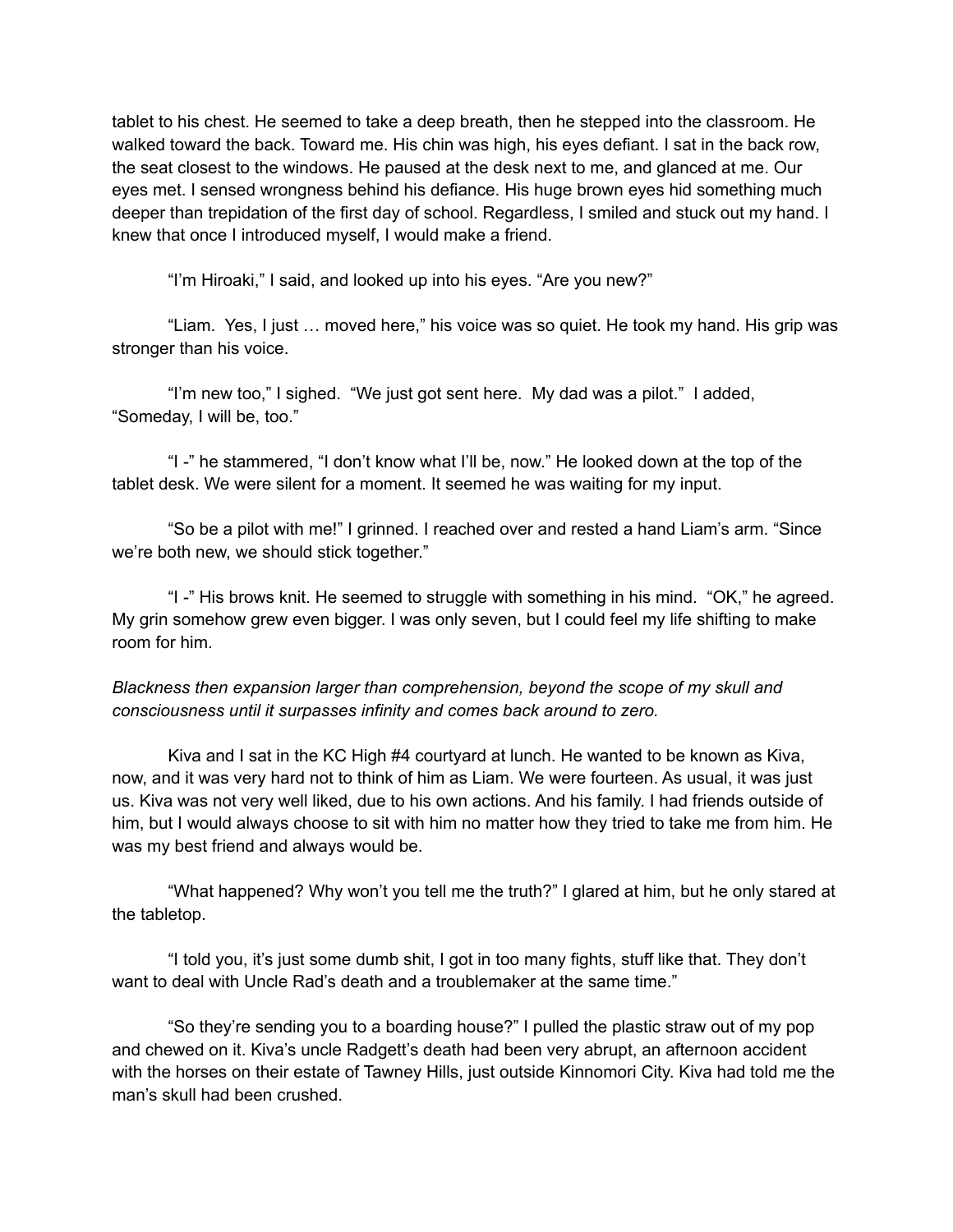"Seems so. I'll still go to KC #4, the boarding house is in the same district as you, I just have to be back in before half-light," he grumbled. It was odd that he was being sent to a house in my district. The Tawneys could afford much better. The best, even - like a boarding house on Palatine. My mother's apartment was one spit away from being considered in the slums. I suspected Kiva had demanded to stay near me, in exchange for going peacefully.

## "So no more futbol?"

"Yeah, and no more hanging out til dark behind the gym," he sighed. He stretched, yawned, and then his face brightened. "At least I'll be away from them." Kiva loathed his family, the outrageously powerful Tawneys, owners of over fifty percent of livestock operations on Hertha. He had recently become anticarn, and that only exacerbated his resentment. He never said a word to me about what I ate, but he was very careful to avoid all flesh, now.

"That's true, I guess that will be nice," I agreed, but I was worried. Boarding houses were notorious, even the wealthy ones. They were called boarding houses, but in truth they were "corrective centers" for unruly youngsters. Kiva had never been one to follow rules, no matter how strict the consequences. I worried how he would be treated in a low-income boarding house. If the other kids knew who he was, if he showed any wealth or privilege, he would be in for a lot of trouble.

# *Blackness then expansion, bigger and bigger until it popped outside of my head and became zero.*

Kiva walked in front of me with his hands in his pockets. He wore his usual vest and rolled up trousers, with brown boots and suspenders. His collar was single, though - he refused to wear double collars like his family traditionally did. Just as well, any sign of wealth probably would have antagonized his housemates. He held his head down, which was strange. He usually carried his chin high, at a jaunty angle, making challenging eye contact with anyone he passed. He didn't know I was behind him - I had been sneaking up on him, to surprise him on his walk back to the boarding house, but his demeanor was so strange I wasn't sure I should interrupt him.

He stopped. I almost ran into him. He turned to look at me over his shoulder.

"Yes, Aki?" He raised an eyebrow. His tone was dry.

"I uh - Hi?" I managed. "You alright?"

He sighed. He beckoned me up to walk next to him, then shoved his hands into his pockets..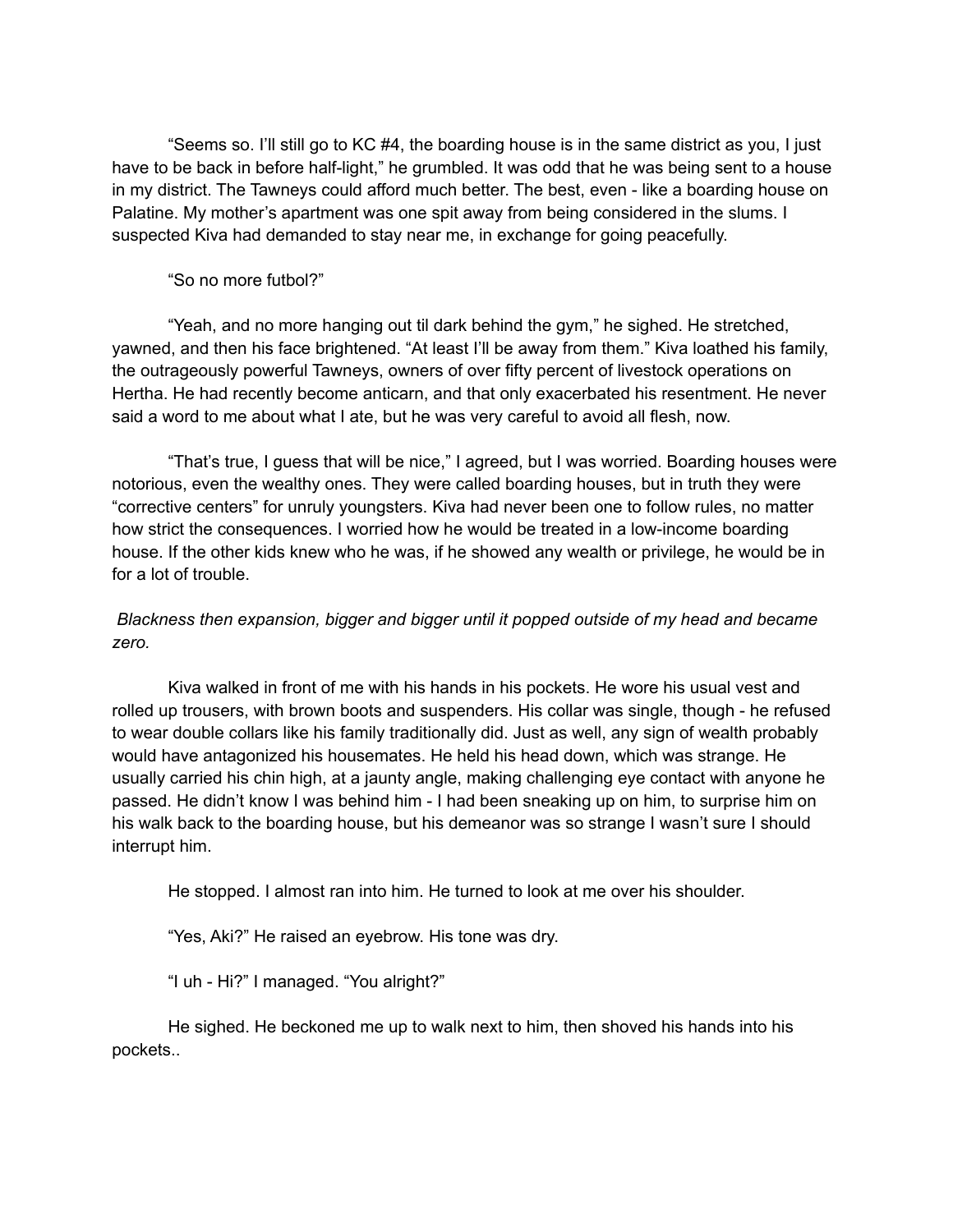"Not going so well, no," he said. "The house is hell. Aki, it's been almost two years of this shit."

"Are they treating you bad? You never talk about it," I asked, worried. He really never did talk about it, even when I asked. I thought for a moment, and became more worried the more I realized how little he had told me. I felt ashamed for not pulling it out of him.

"No, not *them*. Well, I guess they don't stop it, but it's the others, you know, the other kids." It was then that I noticed the purple marks around his neck, almost completely hidden by his collar. Somehow I hadn't noticed them in class, or at lunch. Then I realized his collar was unbuttoned, now. Had he been hiding bruises all this time? I grabbed his sleeve and pulled him to a stop.

"Did they do that?" Without thinking, I brushed the bruises with my fingertips, "Oh, no, that's not happening." I felt my anger rising, an inferno. "I'm not letting that happen." I felt intensely protective of him. I always had. Deep down, I knew he was mine to look after.

"Gods of man, what are you gonna do about it, Aki?" He laughed bitterly, gently pushing my hand away. "Get my family to take me back in? I mean, they will, eventually, they need me to inherit. But maybe not if I keep beating the shit out of the other kids. And doing things like this." He reached into his bag and pulled out a set of Old Earth style headphones. I had been pining for some for years, but my mother and I never had money for Old Earth trinkets. He shoved them at me with a smirk.

"You stole these, didn't you?" Not an unreasonable accusation, if you knew Kiva. I took the headphones and turned them over, amazed. In my startlement, the words spilled out of me. "Why do you do this? *When* did you do this? You're not allowed to go anywhere but school and back to the house. Did you skip class? How did I not notice that? You're loaded, they left you access to your stipend, you could pay for anything you want. You shouldn't steal. And thanks, I don't know what to say."

"Thanks is enough," Kiva waved his hand, chuckling.

"And what I'm gonna do about it is have you move in with me," I decided aloud. Perfect idea. The most perfect idea I'd ever had. My best friend was not going to have to worry about getting attacked while he slept. Absolutely not. I would convince my mother. I would.

I did.

His offering to pay the rent didn't hurt his case.

----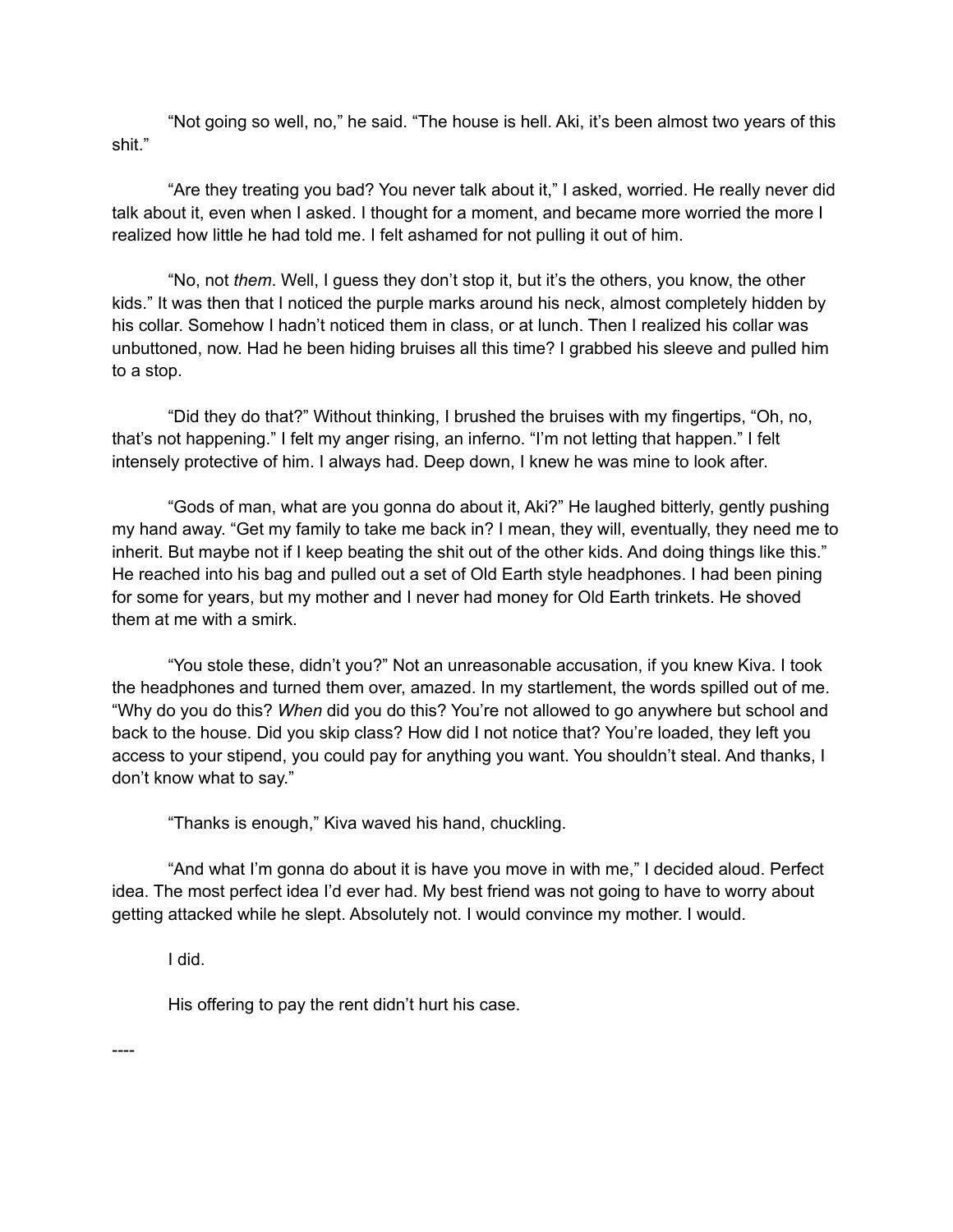*Rushing infinity, a myriad of images, bits and pieces of the closeness of those two years of living together. I showed her. The unspoken longing, the ultimate culmination. The bond that* would unite us for eternity - or so we thought. Even in this torment, even with what I had done to *him, and him to me, Liam Tawney was the deepest love of my life. Expansion to zero.*

"How did you do?" Liam asked me, once we were in the privacy of our bedroom. I had been given permission to think of him as Liam again, instead of Kiva, by then. We had just taken our simulator assessment test for admission to Kinnomori Military Academy. I'd insisted on arriving separately for the tests, and got back to the flat almost an hour after him because I stopped to talk with the other candidates. I didn't want the Army to associate me with Liam because of his family ties. I wanted to make my own way, and not reap any more benefit than I already was from the heir of the Tawney fortune.

"Alright, I guess," I said, nonchalant, then grinned. I took his hand as I sat down on the edge of my bed. "I got Excellent on all marks. Aced it." We had been graded on gunnery, tactics, and piloting. I was elated. My score was the holy grail, very rare - and the score I had expected to get, in my infinite youthful confidence. Liam and I had spent countless hours practicing on the holo at home, on accurate control sets, to perfect our understanding of golem piloting. The simulation in the test pods was very similar to the game we played at home - which was designed for recruitment, incidentally.

"Nice!" He congratulated me. He squeezed my hand. "Same for me." He sounded sad. He moved away from me and sat on his bed. He did not look pleased.

"Well that's great news! Your academic scores are even better than mine, we're both sure to get in." I smirked, "Even with your record." Liam had a juvenile record of assault, assault, and assault. He fought. A lot. His family's lawyers always kept him out of juvenile prison, but the stains on his chip were still there for anyone who scanned him to see. But the Army, even the Academy, didn't mind juvenile infractions, so long as they were not too extreme. I was sure they wouldn't mind a fighter.

"Yeah," he agreed. But he left it unspoken. He knew I did not want to be associated with him openly at Academy. I was serious about making my own way, without benefiting from Tawney connections. I needed to clear my family's name, after my father's desertion over a decade prior. I was not even sure the Yeo name might not doom my entry into the Army. But I absolutely did not want to be seen as a Tawney cronie. Liam had agreed to go to Academy with me, simply so we could be together. He knew I could not be turned aside from becoming a pilot like my father. I told him we only needed to be apart for the first year, just so that everyone thought we became friends at Academy. It was uncharacteristic of him to give in so easily, but he agreed to keep our relationship secret. It took years for me to understand the sacrifice he made, and the depth of his loneliness in that first year at KMA. Liam did not want to be a soldier. He did it for me. Everything that happened to him, and to us, was my fault for selfishly dragging him with me into my vendetta against my father.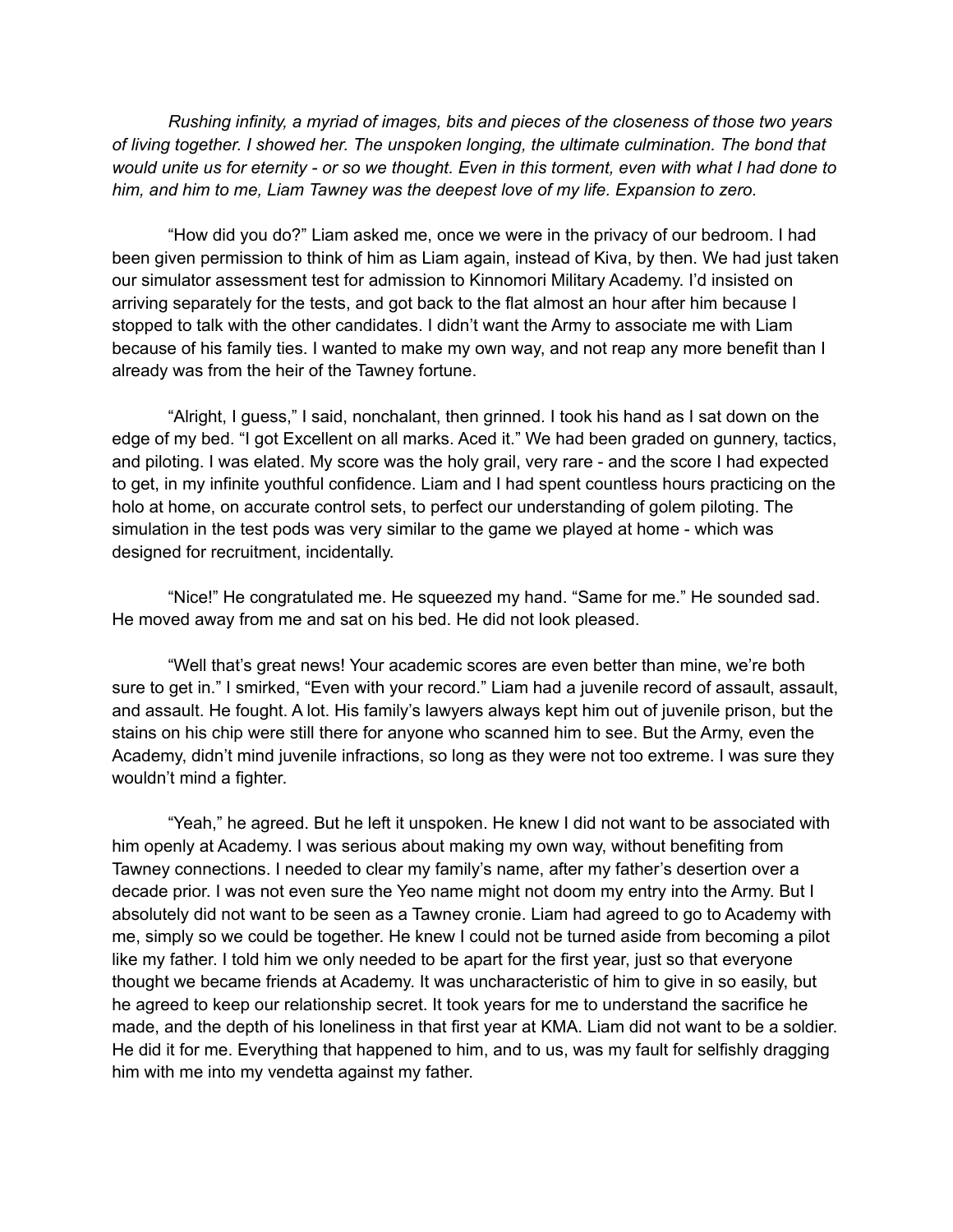I defused the situation by crossing the room to sit next to him and leaned my shoulder against his.

"We'll be alright," I said. "It won't be forever. We'll still be us. We'll have our comms, we can talk." He leaned back on me but didn't answer. If I had only known what my selfishness would bring down on him.

## *Expansion into blackness like a balloon swelling to the boundaries of the skull then popping through to surpass infinity, becoming infinitely large until it became infinitely small, then zero.*

"Good morning, Cadets," I said, greeting the two sharply dressed young men before me. I was First Cadet, in our first year at KMA. My job was to perform morning inspections and ensure all of the Cadets in my class were fit to be seen about campus. The two cadets stood with their hands clasped in front of them, and stood feet slightly apart.

"Good morning, First Cadet," the two barked obediently. They tapped their chests with a fist, giving a thump in salute. Their backs were straight, chins high. I proceeded to walk around their room, eyeing the bunks, the stowed bags, and the general state of cleanliness. Then I turned my eye on them, checking their uniforms' neatness, their precision of dress, and the state of their boots. I stood before them again, hands clasped behind my back.

"At ease," I told them. They relaxed their shoulders but kept their stance. "Pass. Excellent bunks and demeanor."

"Thank you, First Cadet," they acknowledged my compliment. I turned and strode out the door, to head to the next room in the hallway. I would repeat this ritual for twenty rooms every morning. In one of those rooms, I would get to see Liam for a brief moment. I looked forward to it, but dreaded it. I would get to see him, but I would have to leave him. Every morning. It was my own doing.

*Spinning, expanding beyond the limits of the confines. Beyond, into infinity. We surged years into the future. Active duty. Expanding so large it becomes zero again.*

### *Whirling, an expanding abyss.*

It was the middle of third year. I sat on the sofa in the apartment three of us shared. Liam, James and I each had one of the four bedrooms. The room was dark. The only light came from the holoprojector, barely illuminating the room enough to see the two with me. Liam sat at the end of the sofa, and I was stretched out with my back against the arm, feet covered in mismatched socks in his lap. A bag of crisps sat balanced on my belly. Dia was with us for the evening. She sat on the floor in front of the sofa, leaning back on it. James was in his room doing gods-of-man-knows-what. It was our weekly ancient movie night. I was focused on the movie, but Dia and Liam were bickering.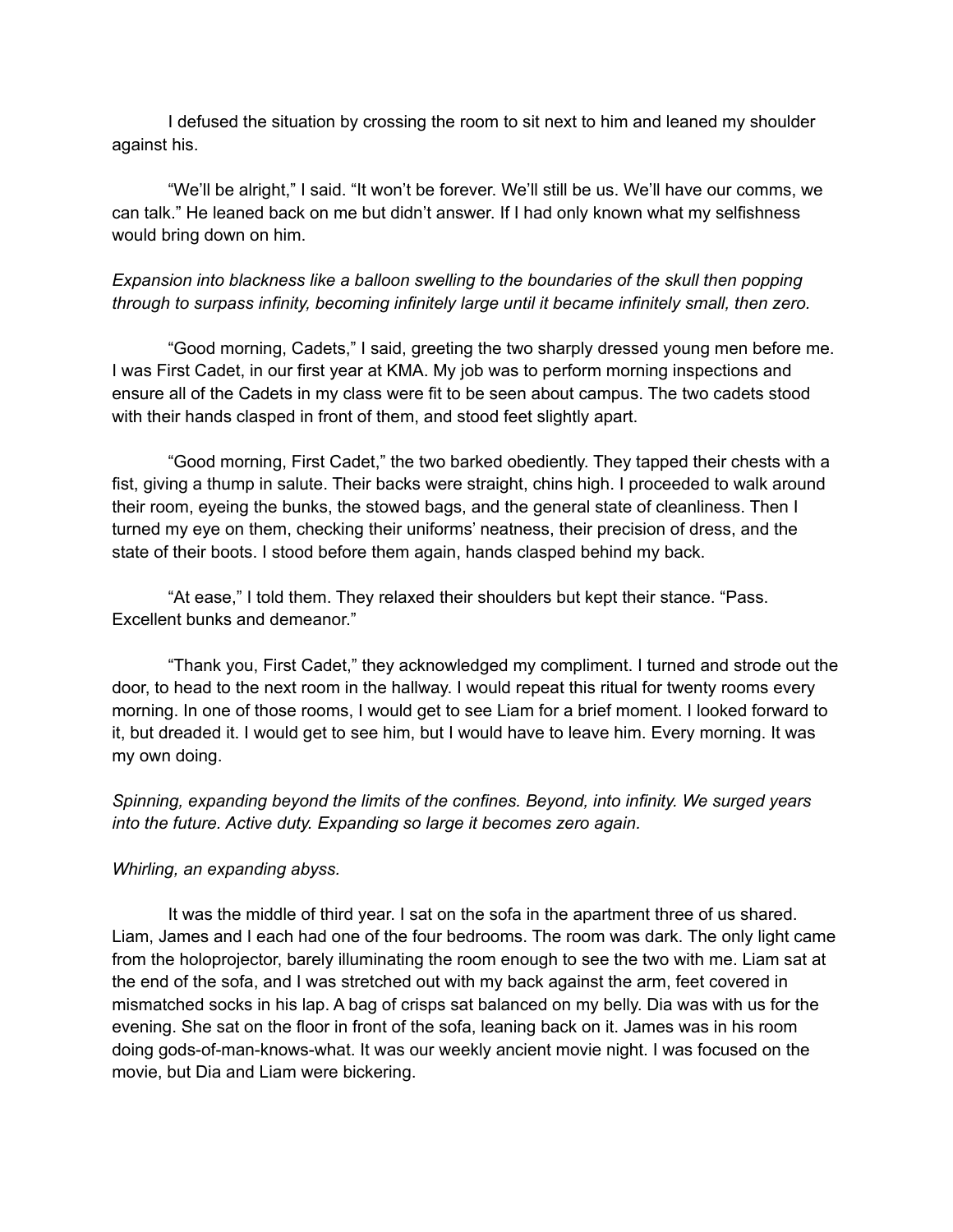"What I'm saying is I think you tried to make me look bad on purpose," Liam groused at Dia, glaring down at her.

"Why? *Why* would I do that, Kiva?" Dia snapped over her shoulder.

"Because you're trying so hard to hang on to your top six that you don't care who you show up to do it!"

"That's ridiculous! It's not *my* fault you felt stupid. I'm no threat to you, you're #2!"

"That's it," I stood up abruptly and turned around. I held the bag of crisps in one hand. I pointed at Kiva and Dia in turn, with a handful of chips. "You both need to go. Now."

"What the fuck, Aki? Go where?" Liam frowned up at me. Dia's jaw was hanging open.

"To the bedroom. To the coffee shop. Fight it out, fuck it out, or talk it out, *I don't care*. It's ancient movie night, and *I love ancient movie night*. You two are ruining Predator."

"Jesus, Aki, come on," Dia grumbled.

"No, go. Bedroom, or out the door. And don't come back until you've sorted it out," I repeated.

"Ugh," Liam stood up. "Fine, whatever. But what about you? You're really cool with -"

I raised my eyebrows and stared. I gestured at the holo-screen with my handful of chips. "*Predator*," I whispered, as if Liam was a moron. I shoved the handful of chips in my mouth and sat back down on the sofa.

Liam gathered his coat from the back of the dining room chair, and shot me a glare. Dia had already slunk out the front door. I pointed at Liam, and growled threateningly.

"Be nice to her," I warned.

"Sure," Liam snorted, and started to walk away.

"Wait, come here." My voice brooked no argument. Liam turned, to see my hand outstretched toward him. He obediently walked back to the sofa, and took my hand. I caressed the back of his knuckles with my thumb.

"What?" He asked in a dry, patient tone.

"Just wanted to feel you," I confessed. "Go on, I need to watch Arnie fuck up some aliens."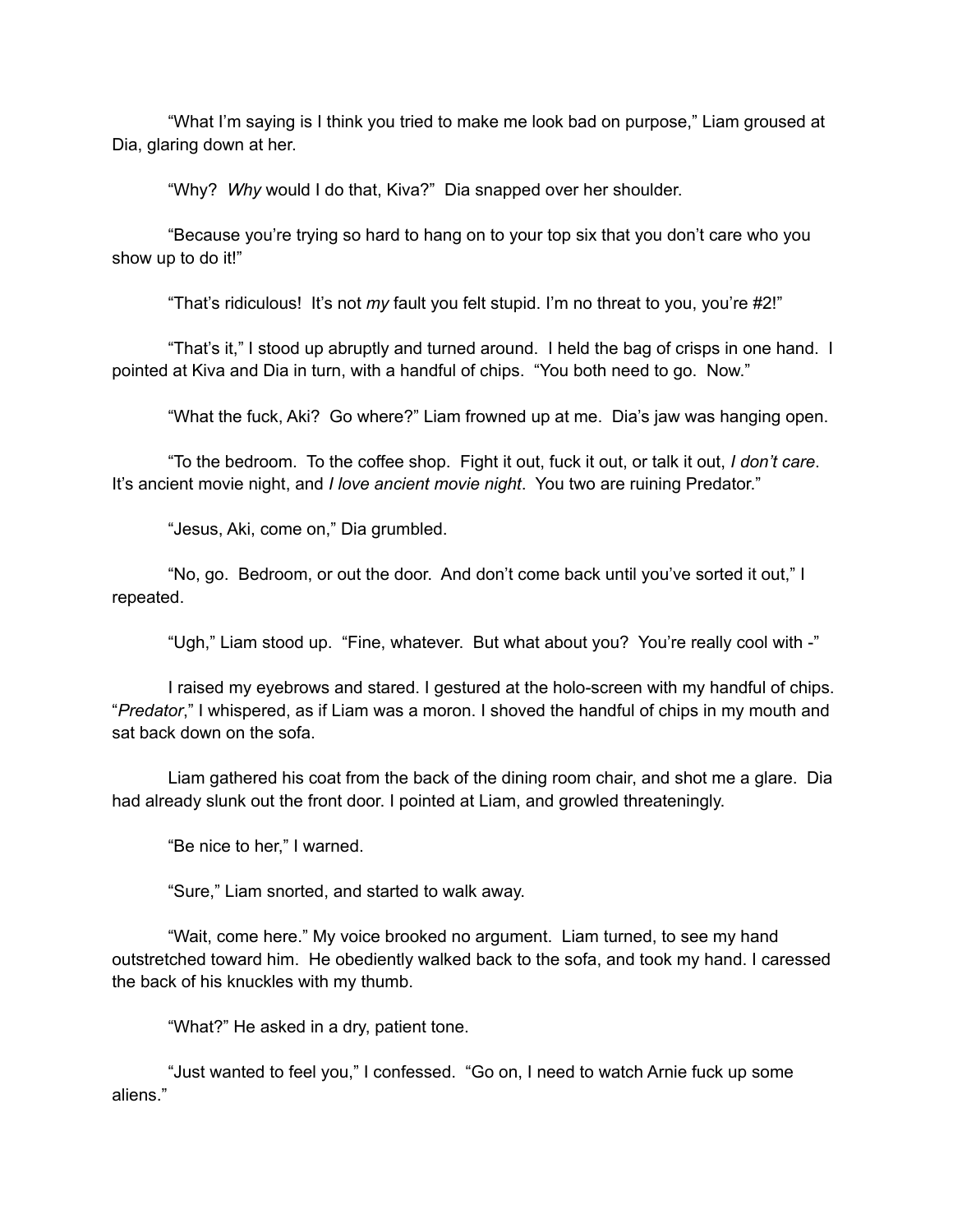Liam smiled faintly, I could just see it in the darkness. He bent and kissed me firmly on the lips, as if to remind me he could resist if he wanted to. He released his hand and headed for the door, coat slung over his shoulder.

The door had barely clicked shut behind him when I heard James step out of his bedroom.

"Thank the gods of man for that, what took you so long?" James strode over to the sofa and flopped on the opposite end. He leaned over and grabbed the crisps off my lap.

"I thought you hated it when I tell him what to do?" I raised an eyebrow. James made no secret that he thought I was a control freak.

"They've been driving me nuts with that shit for weeks, and you know he won't listen to *me*," James rolled his eyes.

"Fair enough. You seen this one?" I asked him, pointing at the frozen holo-screen. James and I were not especially close, but we shared a connection through Liam. I didn't mind him too much, even with our history.

"Nah," James said around a mouthful. "Didn't have a holo like you rich kids, growing up." The fact that James could call me a rich kid said a lot about the living conditions in Westdown.

"It's barely begun, I'll start it over," I told him, then announced to the holo-projector, "Nexus, begin again." I snagged the crisps back and dropped the bag on the seat between us. I considered for a moment that I had just bullied the two people I loved most into having a confrontation with each other that neither of them wanted. Sometimes, leaders had to make hard decisions.

### *Infinity. Zero.*

We sat at our favorite booth in Temple, on leave after a grueling campaign in Pyrgos. The multicolored holoprojector light played like a prism off Liam's face; everything else was dim. Dia was sampling her bourbon while twirling a cigar in her fingers. They both sat across from me. James was to my left, twiddling on his comm and ignoring the rest of us. His beer sat untouched next to a glass of ice water. Liam rambled, waving his cigarette - the bar was dark enough that the ember left a red trail with his movement.

"I'm just saying, if AI wasn't anathema, life would be so much easier. Our golems could be automated, hell, vacuum cleaners could be automated. Soldiers wouldn't have to die," he complained. I shuddered.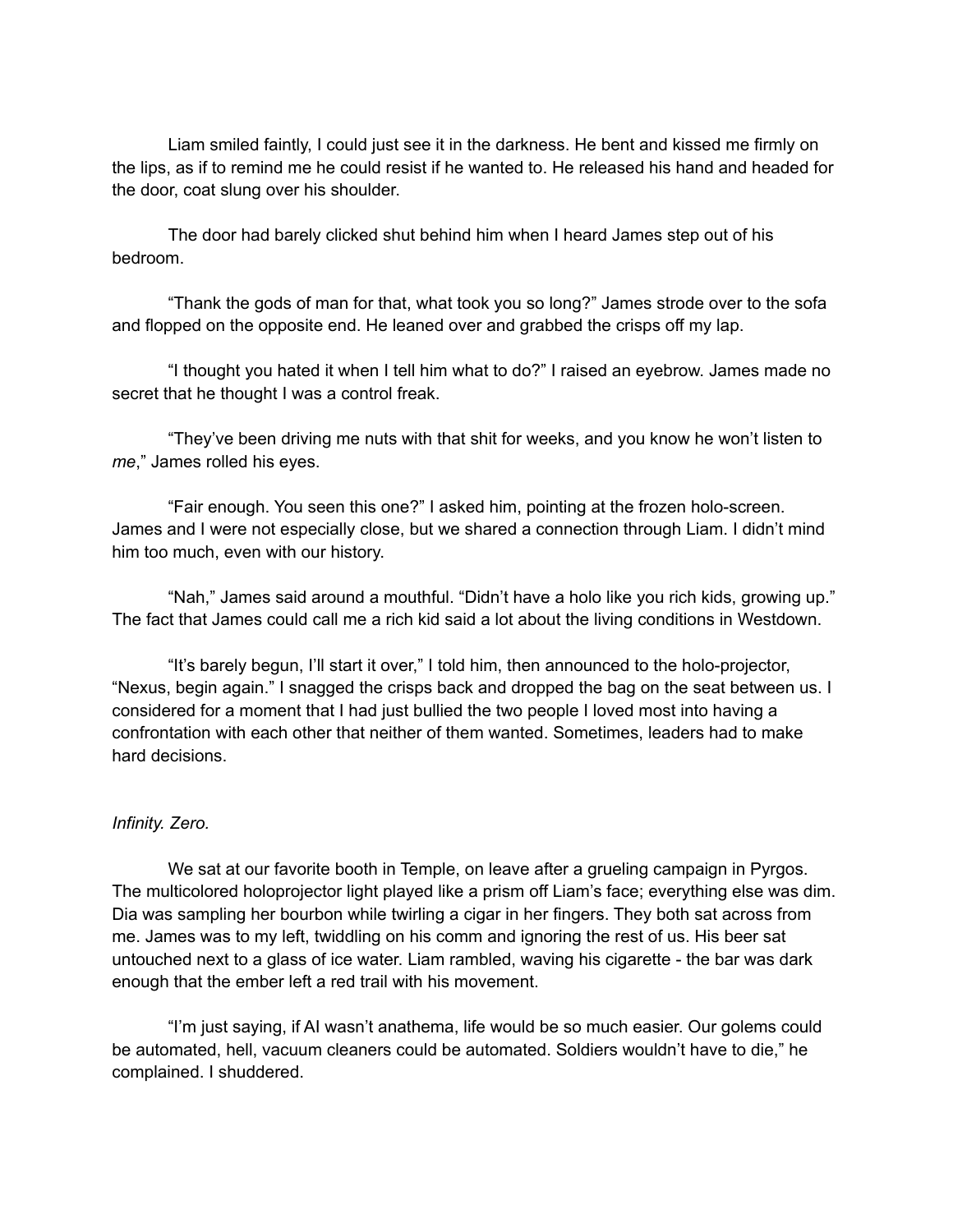"Dammit, Liam - don't talk about that where people can hear you!" I protested. He gave me a haughty stare. James glanced up from his comm, eyebrows raised.

"Please. I'm a Tawney - *the* Tawney. I can say whatever the fuck I want. I could talk about plans to build an airplane and no one would turn me in," Liam bragged. I winced. He was not as safe as he thought, not if he talked about flight seriously. He puffed his cig, then grinned malevolently. "Automation scares you, doesn't it?" He teased me. James grimaced, and set his comm down. He sensed the same thing I did.

I spun my beer glass around with my fingertips. "We shouldn't talk about it here, Liam." Automation and AI were forbidden, had been forbidden ever since the Torch left the Milky Way. All machines must have a human operator, for our safety - and to ensure that the human race never lacked for purpose. Imagine a population that had no reason to get up in the morning. Meaningful work was vital to our health. Protesting this rule was cause for scrutiny and even incarceration.

Liam rolled his eyes. With his cig lodged between his lips, he muttered, "You are way too comfortable with authority."

"Leave it alone, contrarian, you're not impressing anybody," James said and threw an ice cube at Liam. He flicked it onto the floor.

"You two are so boring," Dia growled. Her dark, slanted eyes were narrowed at Liam. She turned her glare to me next. "We're on leave. Lighten the fuck up."

"Dia, dear, there's no light to be found. Not with where we've been," Liam's lips curved up in a crooked smile. A storm blazed in his mahogany eyes. James looked like he was about to fling the entire glass of ice water into Liam's face. I cast around in my mind to find a way to salvage the conversation before Liam's mood took over. He was getting worse. Hell, we all were.

"Did you hear Kalliavas is getting married?" I asked. I knew Dia had already heard, Kal was her close friend in KMA, but it was all I could think of. I trusted her to know what I was trying to do.

"Really? I didn't know he was a monog," Liam mused.

"You didn't? You bunked with him one half! He was never quiet about it," James said, picking up where I left off.

"Yeah, he comes from a family of Believers," Dia added, playing along.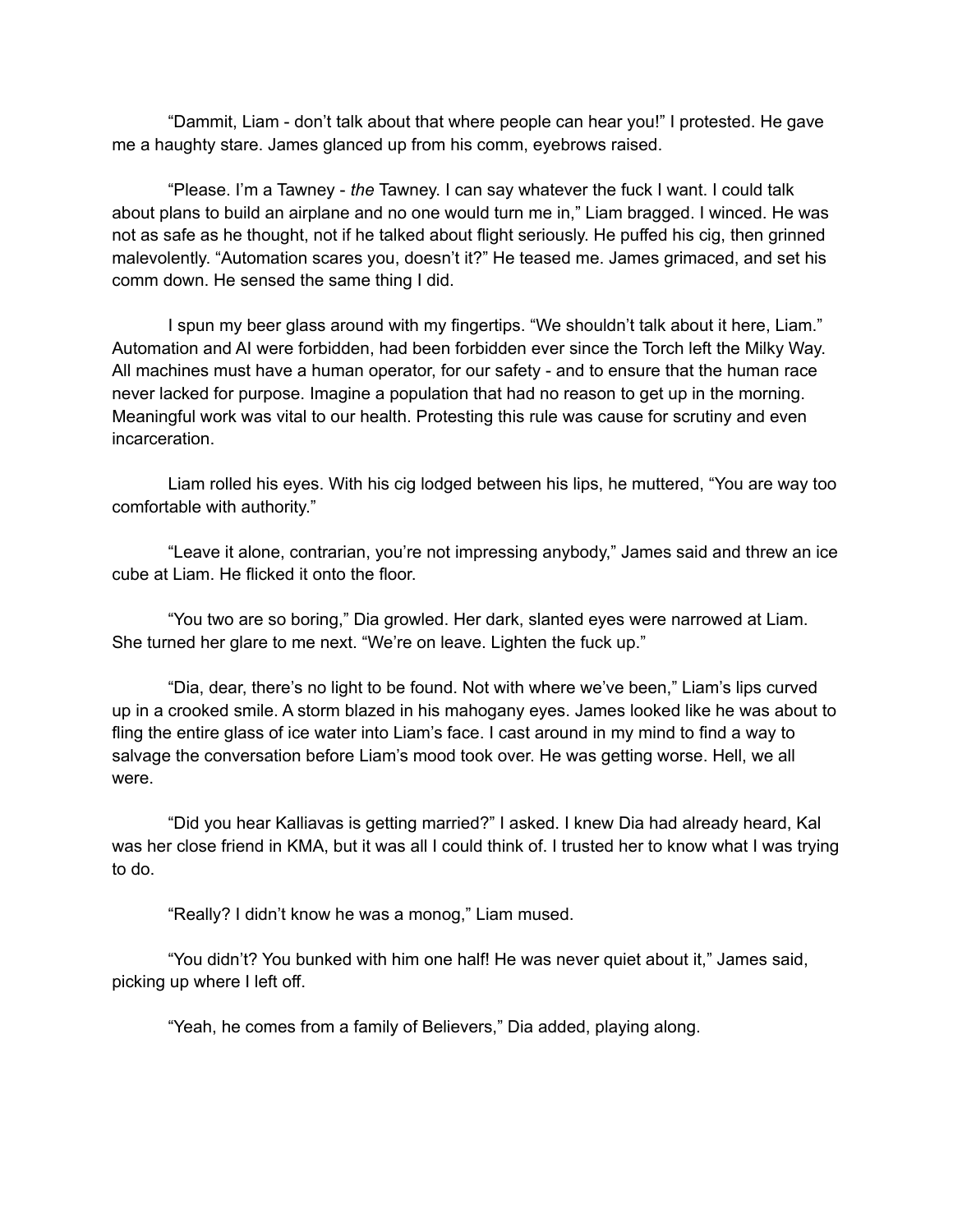"Shit, I guess I never really talked to him," Liam exhaled. He took one last drag on his cig, then put it out in the metal ashtray on the table. "Fucking monogs. Now that's something that makes no sense at all."

"I'll drink to that," I said with relief. The dark cloud lifted from Liam's face and he was himself again. James released the edge of the table, which he had been gripping so hard his knuckles were white. Whatever our differences, James and I shared that pain. The pain of seeing Liam descend into a pit down which we could never follow. The war. The Army. I had made him do this. He'd done it for me. It was all my fault.

#### *Expansion. Collapse. Shinchaw. Fight it, don't let her see it all. Only a little bit.*

I decided to explore one of the bunkers built into the ridges after we had neutralized it. Shinchaw City's skyscrapers shimmered above me untouched despite the fires in the streets. But it was these countless complexes built into the rocky ridges on the east side of the city that had been today's objective. We knew they had been businesses, offices and homes, but the surges were holing up in them because they were so defensible. Breaking into them had proven to be extremely costly for our infantry. Our fulcrum was called off the main golem line to annihilate these pockets of resistance in the rocks. Our golems would be almost impervious to the crossfire of heavy automatics from the myriad windows in the ridges, and we would be able to safely batter the steel doors open and blast our flamethrowers inside until nothing was left.

I stepped into the door of the bunker, and my foot crunched on rubble left from when one of us had wrenched the door out of the rock with a Grendel hand. We had neutralized so many complexes that we didn't even know which of us had wrecked which one. I stepped further into the cavernous den. I saw a dozen charred corpses near the door, their blackened rifles and laser pistols fallen beside them, atop them, and beneath them. Their skin was blistered and dark, with red cracks showing cooked meat beneath. I exhaled through my nose to briefly expel the annoying stench of burnt flesh mixed with the telltale stink of flamethrowers. Inevitably, I had to inhale the revolting odor again anyway.

As I made my way deeper into the complex, I began to guess that it had been an office of some sort before the surges fortified it. There were many walls separating burned tablet desks. Chairs were overturned, and more charred bodies littered the ground. One clutched its rifle stock tightly. The fire had burned deep enough to reveal fingerbones. This was all expected. The surges had no escape from our napalm gushing straight into the only entrance. Wandering deeper, I was not sure what I was looking for.

It became dark as I continued. All the overhead lights had burst when the hole was torched. I flicked my flashlight on, and spotted more armed bodies as I went. Definitely a significant surge presence in this one. I walked through a doorway into a larger room, perhaps a conference hall. Against the back wall was a long heap, from corner to corner. When I came closer, I realized it was dozens of bodies, covered up by blankets. I pulled a blanket away, to see a dead woman with bulging eyes who was not burned. Even though they were too deep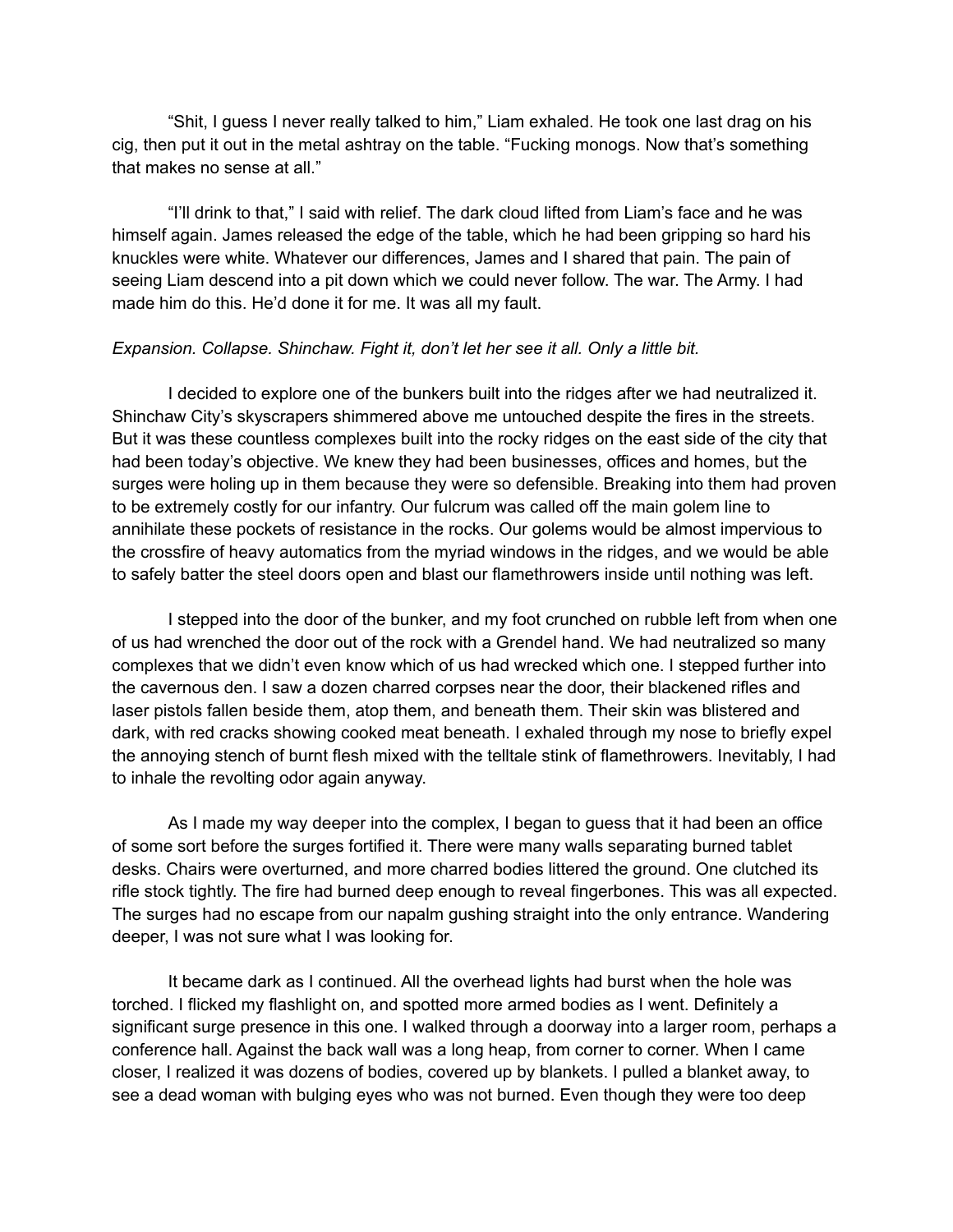inside for the fire to reach them, it seemed they had tried to cover themselves with wet blankets against the flames. They must not have realized that our massive flamethrowers would suck all the oxygen out of their hiding place. No guns in sight. Civilians. The surges had tried to protect civilians in here. They had suffocated. A pity, really, but it couldn't be helped. I dropped the blanket and moved my flashlight along the floor. It found a slim leg, sticking out of a blanket. I followed the contour up and saw a little girl's braided hair. I scraped the blanket back with my toe. She looked to be peacefully asleep. Her eyes were not bulging, mouth not open like the other suffocated corpses. She lay with her hand outstretched, reaching, almost touching a brown and white speckled puppy. My mind slipped sideways, wrenching away. All I could think was, *better not tell Liam*, *he would be upset*. Reflexively, I twisted away, reaching for my sidearm. I aimed back toward the light of the entrance. I had heard rubble being kicked behind me.

"Password?" I called.

"Nebraska. Centurion Eglan," I saw a stationary figure, the bright light forming a sunburst around her. I lowered my gun. As she came closer, she started berating me.

"Aki! Aki, there you are. What the fuck are you doing in here? You can't be in here, there are still occupied holes in the rock, we don't know whether they're connected by tunnels. The surges would banzai at a chance to take you out," Dia scolded me. She grabbed my elbow and started dragging me. "We need to get out of here. This isn't for us to deal with." *Not for us to deal with*, I mused. *Not us. We just* make *the mess*. I stood with my feet planted. This seemed very important to me. My mind still felt shifty.

"Don't tell Liam," I said. "He would be upset." She stopped and turned to look at me searchingly. Worry was etched in the lines of her brow.

"Don't tell him what?"

"About the puppy," I said. My voice sounded hollow, echoing inside my skull.

"What fucking puppy?" Dia demanded. I flashed my light onto the small spotted corpse and the little girl next to it. Dia looked at them, then back up at me. Her face was drawn. After a long moment, she said, "Get it together. This godsforsaken city is eating your mind, and you're only getting worse. Job's done for today. You need sleep. Let's go."

## *Excruciating expansion, incomprehensible enormity passing the boundaries of infinity and starting again at zero.*

I lay on my stomach with my head on my arms. Dia ran her fingers up and down my bare back. I was preoccupied, worried about Liam. He was always welcome with Dia and me when we were together, but he hadn't chosen to show up for weeks. I was having a hard enough time pinning him down for just us. He was becoming more and more unhinged, unpredictable. As a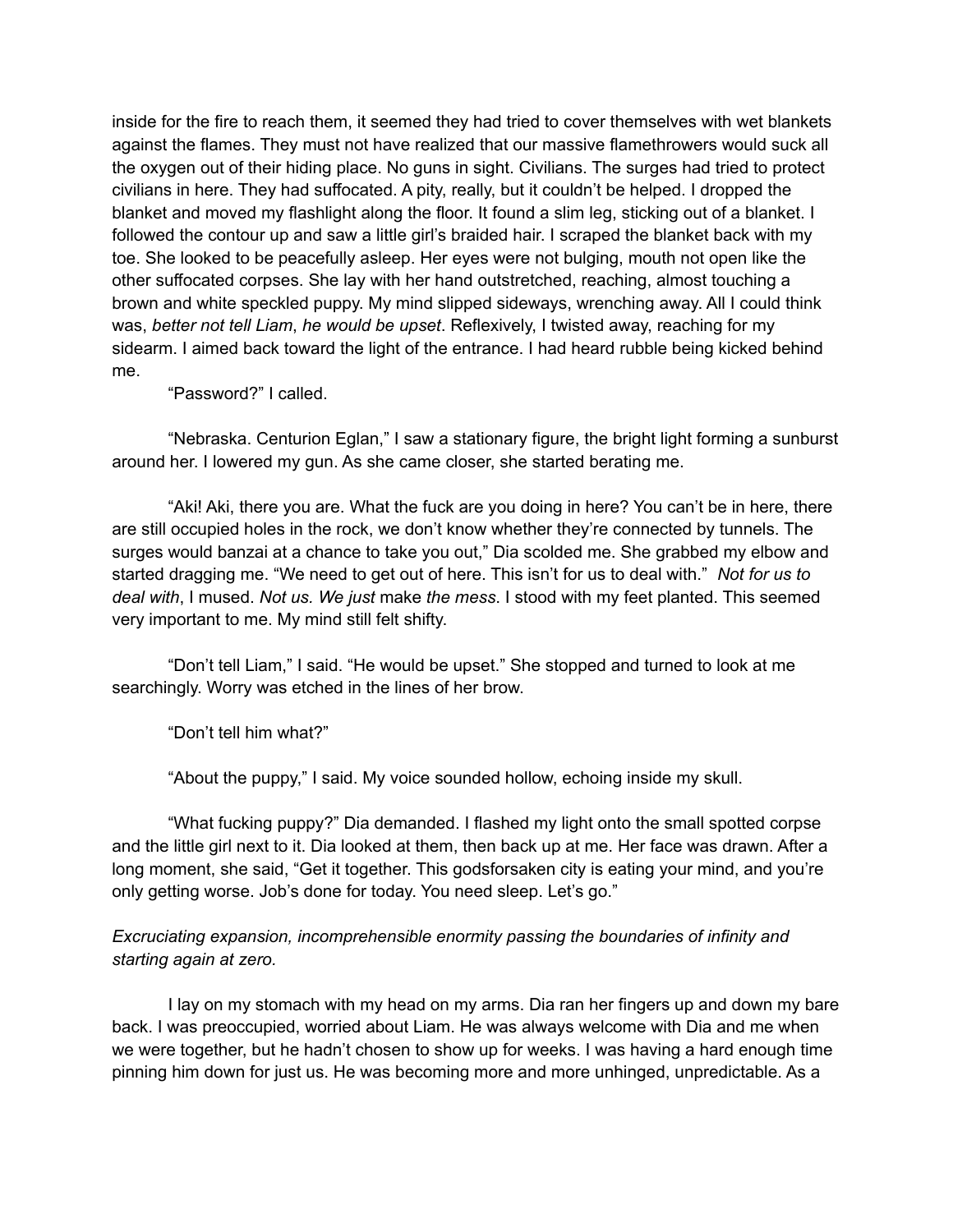leader, I wasn't sure I could even trust him in the field anymore. As a partner, I despaired of how to help him. Dia felt my mood.

"He'll be alright, Aki," she assured me. "It's not long before his time is up, and he can resign honorably."

"I want to get him out now. I never thought war would affect someone like him so badly not with - you know, those diagnoses," I murmured. Her fingers did feel nice, and some of my tension melted away.

"He's not the only one being affected badly," Dia said, her voice firm. "You're having episodes, too. This campaign - this fucking city - it's the worst thing Hertha's ever seen. This might as well be Old Earth."

"He's my responsibility," I insisted.

"No. He made his own decisions," Dia said, and her fingers stopped moving. "Nothing he does is your fault. You've never held him at gunpoint."

I held my tongue, wanting to tell her for the millionth time how I was all he had, and that he would have done anything for me and I took advantage of it when I was too young to know better. But I knew she would refute it all.

"Let's not talk about him," I said, and rolled over onto my back. I wrapped my arm around her shoulders and pulled her down close to me. "It's you and me right now. He's James' problem tonight." At least, I hoped he was with James.

Dia's lips met mine, and I forced Liam to the back of my mind.

#### *Infinite expansion. Pop.*

The fire raged around me as I struggled across the rubble to reach Liam's crushed cockpit. I scrambled over concrete and torn metal. I pulled myself up onto the cockpit ledge and peered inside, holding onto the broken pit glass without caring if it cut my hands. I saw him fumbling with his restraint strap, one-handed. His right arm was shattered, with a bone spear showing just below his shoulder. He cursed and struggled. He noticed me.

"Help me, will you? I can't fucking get it with one hand," he growled. I started to lean forward to reach for him, but something stopped me. I felt as if I lost all control of my body. I stood frozen. He looked at me, and his brow knitted.

"What the fuck are you doing? We need to get out of here," he told me.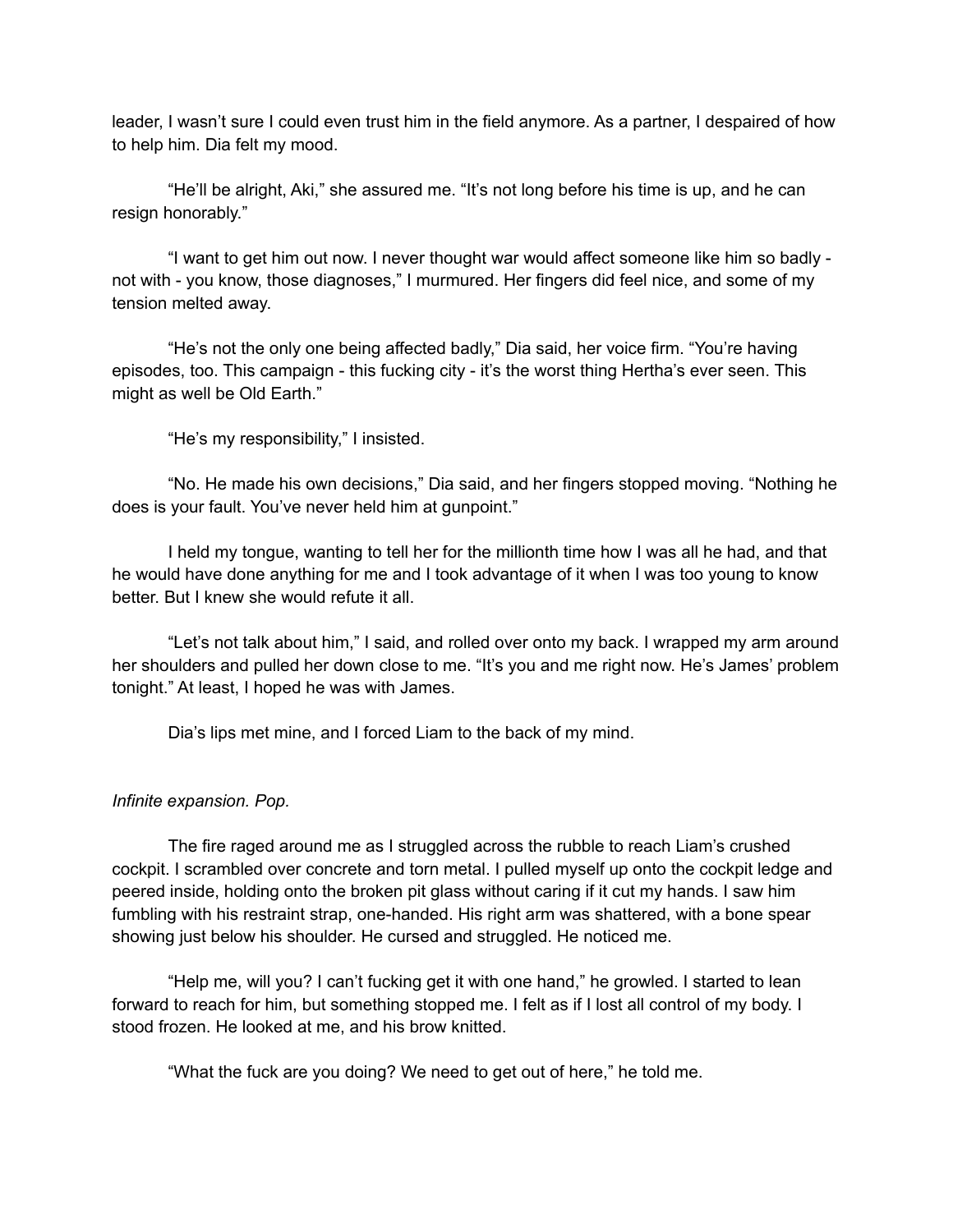I straightened, and stepped backward. It was beyond my control. The decision was taken away from me, and I simply acted.

"Aki?" Liam started to look worried. I stepped down from the ledge, and he could just see my eyes over the broken glass.

"What are you doing? Don't leave me here. Aki! Not you, don't leave me. Not you!" Liam pleaded.

I backed up again, then turned and walked, then ran, back to my Grendel. I could hear his voice calling after me, but I could not comprehend the words. Whatever drove me was irresistible. I had to obey.

*Soft spinning, no expansion. A gentle settling. Zero. Zero. Zero. One.*

Aeliana stood before me, close. Her eyes were their normal rosy gemstone. Not a hint of gears or electronics now. She looked concerned.

"Ah," she said. "You were running from them, all along. Not Kinnomori."

"I - well - sort of," I admitted. "I was also being shot at a lot." I heard James' snort.

"Do you not know they came here for you?" Aeliana asked.

"Of course, Elie. That's what I'm afraid of," I said, not understanding her meaning.

"No, Aki. They came *for* you," she said, and touched my cheek.

"The woman's right, Aki. I got dragged on this chase because those two wanted you back. I never believed for a second they were going to kill you or bring you in to be killed," James said. "And I didn't want to bring you in either, you stupid, stupid bastard." His Westdown was so strong now that I almost had trouble understanding him. He continued in typical pushy James fashion. "Now let's go back and start sorting this out. We are in a hell of a mess, and you have the best mind of all of us for figuring out messes."

"I'm sorry. It's all my fault - that woman -" I began, but James cut me off.

"Stop feeling sorry for yourself, I'm already sick of it. That woman doesn't matter. She was an enemy combatant, she shot at you first. I don't care how she died. She had to die. What the hell difference does it make whether it was by blade or by bullet, or even throttled to death? It was war. She is not why the Dominion is chasing you, she's the excuse they're using to drum up public outrage. No, they want you because you destroyed their best PR puppet; Team Cerberus are pariahs now. Also, you stole a fucking Grendel. So, you did what you did, we did